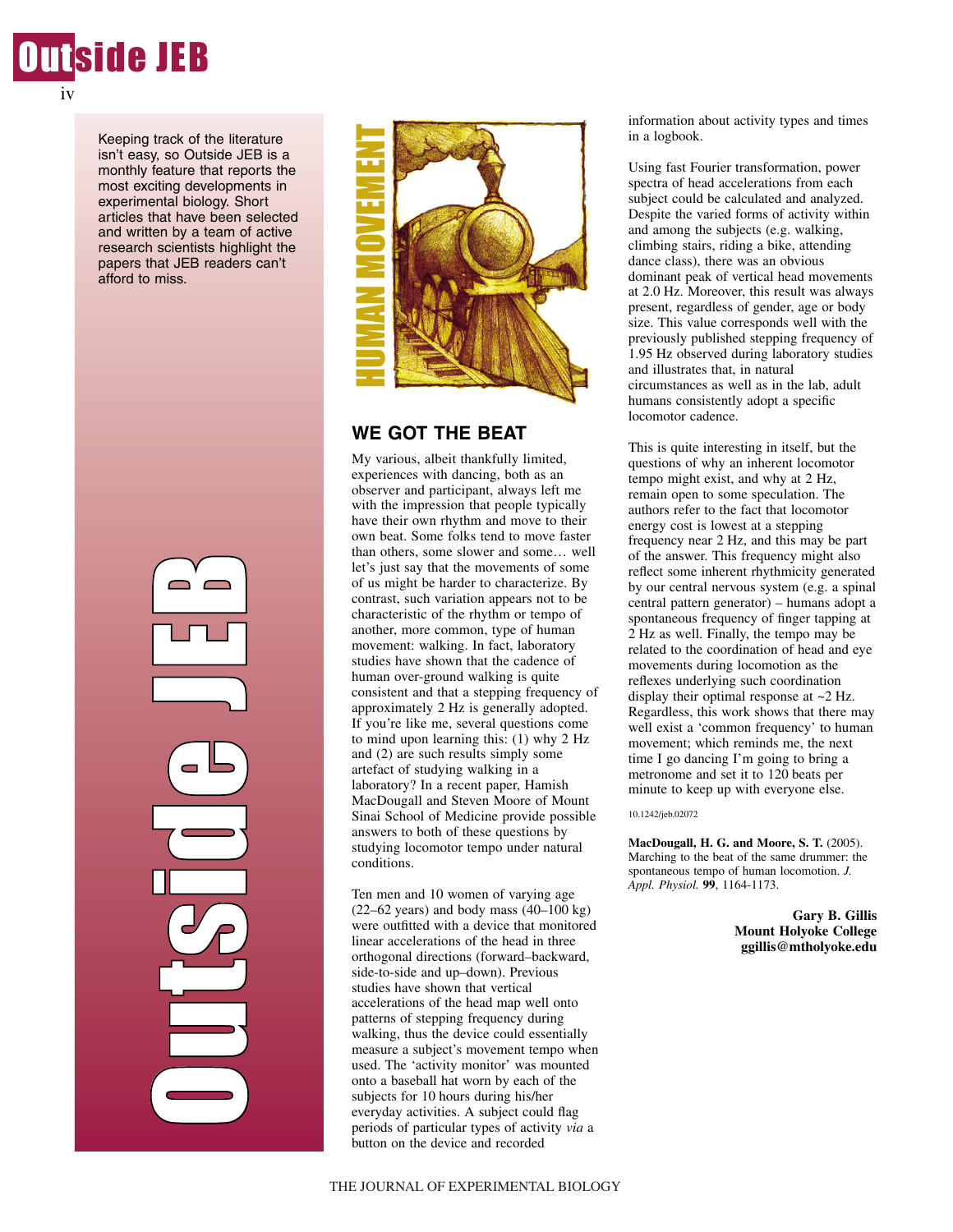



### **GET IN TOUCH AND CALM DOWN**

Within the animal kingdom there are numerous examples where many individuals of the same species aggregate. Fish school to avoid predation and to minimise cost of transport, penguins huddle to keep warm in the harsh Antarctic winter, and snakes aggregate to save heat and ensure reproduction in early spring. Many insect species also aggregate and the reasons seem to be diverse. A recent study looked further into one such example and found that the provisionary shield bug (*Parastrachia japonensis*) relaxes when it gets in touch with its own kind.

The provisionary shield bug feeds only on the fruit of the plant *Shoepfia jasminodora*, consequently experiencing prolonged periods without food. When starving, the bugs enter diapause and form aggregations that hang suspended from the leaves and branches of a variety of evergreen plants. Aggregating behaviour has been shown to conserve water and energy in other insect species. To investigate whether this is also the case for the provisionary shield bug, Sumio Tojo and colleagues measured the bug's oxygen consumption, under a variety of experimental conditions, including altered humidity, where they manipulated the number of individuals in the respirometry chamber.

The team's study revealed that the metabolic rate of diapausing bugs halves when they are allowed to aggregate. This effect seems to be attributed to a reduction in physical activity, as the bugs calm down when they touch each other. By contrast, the reduced metabolism did not seem to be related to water conservation, as the metabolic rate of aggregations remained low irrespective of the relative humidity in the respiratory chamber. When the researchers looked further into the cues for the soothing effect of company, they found that physical contact was needed. Thus, if

five bugs were in the same respirometry chamber but were prevented from direct physical contact, they did not reduce their metabolic rate. If a bug was allowed to aggregate with dead specimens of its own species, only some of the metabolic reduction occurred, but if these dead specimens were washed in an organic solvent or replaced by specimens of a different species, the effect was totally obliterated. Thus, physical stimulation of a kindred species is needed for the bugs to relax.

The metabolic reduction associated with aggregation may be of great importance for the provisionary shield bug, as it must survive nine months of the year without an appropriate food source. Indeed, Tojo and colleagues showed that the reduction in metabolism was primarily associated with diapause and that the low metabolic rate of aggregating bugs persisted throughout the diapause season. This low metabolic rate allowed the bugs to survive more than 20 weeks at  $25^{\circ}$ C with access only to water, and more than 80% survived for a whole year.

Besides being an interesting study of the ecology of the provisionary shield bug, the present study underlines the importance of the conditions under which test animals are investigated. Measurements of resting metabolic rate must be conducted in an optimal environment, even for a simple bug. Curiously, this particular bug species might not be that simple, as it seems to be highly socially evolved in other respects; the females are known for their provisionary behaviour, transporting fresh deliveries of food to nests containing newly hatched juveniles, suggesting that provisionary shield bugs really do seem to get in touch quite often.

10.1242/jeb.02074

**Tojo, S., Nagase, Y. and Filippi, L.** (2005). Reduction of respiration rates by forming aggregations in diapausing adults of the shield bug, *Parastrachia japonensis. J. Insect Physiol.* **51**, 1075-1082.

> **Johannes Overgaard National Environmental Research Institute jov@dmu.dk**



# **EELS HOLDING THEIR BREATH: NO ROLE FOR PROTEIN KINASES**

We all breathe air to supply our organs and cells with sufficient oxygen, but what happens when oxygen becomes scarce? To get an answer to this question we could learn a thing or two from eels that experience hypoxic and anoxic periods routinely when buried in mud. Eels seem to get over anoxia without any difficulties, as they profit from a mechanism that instantaneously and reversibly downregulates their metabolic rate. This process extends the duration of stored energy reserves and, in turn, postpones ATP fuel depletion, lengthening an eel's survival time. Yet relatively little is known about the cellular oxygen-sensing mechanisms that induce this so-called 'metabolic arrest'. To fill this gap, Morten Busk from Aarhus University, Denmark and Bob Boutilier from The University of Cambridge, UK studied liver cells from European eels.

Firstly, they exposed isolated hepatocytes to anoxia by turning off the cellular oxygen supply. Doing so, they found that anoxia caused an amazing 85-fold decrease in ATP production. Accordingly, they quantified the accumulation of cellular lactate, produced when ATP is generated anaerobically from intracellular glycogen, and found that lactate production peaked when ATP levels were at their lowest. Reoxygenating the same hepatocytes 4 hours later, they were surprised to find how reversible anoxic hypometabolism is; the cells quickly returned to their previous cellular ATP levels by metabolizing lactate. The eels survive anoxia by rapidly dropping their metabolism to conserve ATP and switching to glycolytic ATP synthesis to regenerate ATP as soon as the episode has ended.

To discover the nature of the signal that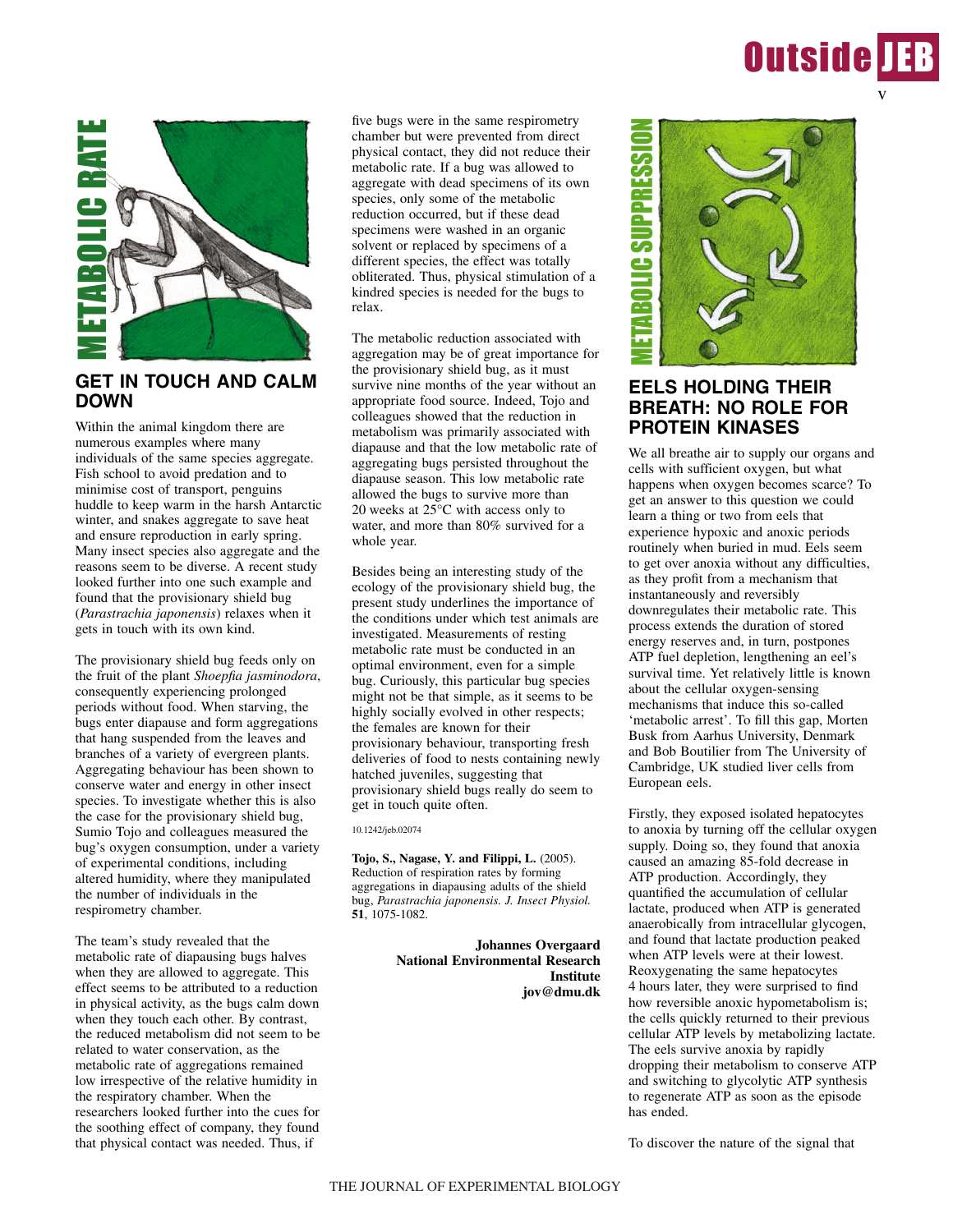

induces metabolic suppression during anoxia, the team compared cell survivability and energy metabolism in cells experiencing physiological anoxia with oxygenated cells that had been treated with respiratory blockers to stimulate pharmacological anoxia.

Busk and Boutilier quickly concluded that the presence of oxygen itself does not regulate anaerobic ATP generation when they showed that lactate levels were similar in cells experiencing both pharmacological and physiological anoxia. However, the team found that oxygen appears to coordinate ATP consumption rates with the reduced mitochondrial ATP production caused by metabolic arrest. Busk and Boutilier explain that protein kinases have been suggested to be responsible for the control of anoxic downregulation of metabolism in turtles. But when the team specifically tested the role of protein kinase A and C in eel hepatocytes, it turned out that both kinases had no effect on survivability, metabolic rate or energy equilibrium during anoxia, suggesting that kinases play no role in metabolic suppression in hepatocytes.

Next, the two scientists wondered whether anoxic cell survival could depend on stress hormones released from distant oxygensensing cells. To test this idea, they treated the isolated hepatocytes with adrenaline just before exposure to anoxia. They discovered that adrenaline in fact elevated glycolytic ATP production during anoxia while simultaneously dropping total cellular ATP availability, probably due to increased glucose synthesis and release, or unidentified metabolic costs arising from adrenergic stimulation. Thus, after treatment with adrenaline, total cellular ATP supply during experimental anoxia was substantially lower than in unstressed hepatocytes.

Whilst the entire mechanism of fully reversible anoxic downregulation of metabolic rate still remains to be resolved, Busk and Boutilier have successfully shown the importance of certain stimuli that elicit metabolic arrest in eel hepatocytes. Finally, from the eel perspective, surviving anoxia will always be a capability envied by us humans.

#### 10.1242/jeb.02076

Busk, M. and Boutilier, R. G. (2005). Metabolic arrest and its regulation in anoxic eel hepatocytes. *Physiol. Biochem. Zool.* **78**, 926-936.

> **Teresa Valencak Veterinary University Vienna Teresa.Valencak@vu-wien.ac.at**



## **ET<sub>B</sub> PUTS THE SQUEEZE ON PILLAR CELLS**

Endothelians are a family of three peptide hormones (ET-1, ET-2, ET-3) with cardiovascular functions that are mediated by two main receptor subtypes,  $ET_A$  and  $ET_B$ . In mammals,  $ET_A$  is responsible for vasoconstriction in blood vessels while  $ET_B$  is believed to facilitate their relaxation. Endothelians have also been described in some fish species and play a role in gill vascular resistance, dorsal aortic blood pressure and the contraction of pillar cells, which are interspersed throughout the gill lamellae and credited with keeping the 'roof' and 'floor' of the lamellae together. Ultimately, these vascular effects of endothelians have direct implications on gill blood flow and gas exchange. Furthermore, endothelianlike immunoreactivity has been observed in the gill neuroepithelial cells. Although the function and cellular localization of endothelians are relatively well described in fish, information on the receptors that mediate its response is contradictory. And so, Kåre-Olav Stensløkken, Lena Sundin and Göran Nilsson set out to clarify the nature of endothelian receptors in fish gills in an onslaught of experimentation using a combination of cardiovascular physiology, receptor pharmacology and microscopy.

Atlantic cod, mackerel and sculpin were anesthetized and surgically implanted with a variety of catheters to measure different cardiovascular parameters and to permit the injection of various pharmacological agents. To observe gill blood circulation, a digital video camcorder was hooked up to an epi-illumination microscope and placed in close proximity to the fish gill. Using this setup, the team could observe 'realtime' changes in the diameter of arteries and pillar cells and make direct measurements of their contraction in response to various compounds.

Stensløkken and the group found that intraarterial injection of ET-1 resulted in the contraction of gill pillar cells, and a dosedependent increase in ventral aortic blood pressure and gill vascular resistance of all three fish species, with the cod being the most sensitive. Wondering which type of endothelian receptor mediates pillar cell contraction, they injected the fish with the specific  $ET_B$  agonist BQ-3020 and found that it mimicked the contractile effect of ET-1 on pillar cells. By contrast, injection of the  $ET_A$  antagonist BQ-610 did not block the pillar cell contraction induced by ET-1, suggesting that it is an  $ET_B$ -like receptor and not an  $ET_A$  receptor that mediates pillar cell contraction. Using antibodies specific for both receptor subtypes, the team revealed  $ET_B$ -like immunoreactivity in the gill lamellae adjacent to the pillar cells, consistent with the receptor's role in pillar cell contractility in neuroepithelial cells and blood vessels. By contrast, very little  $ET_A$ -like immunoreactivity was detected in the lamellar region, although very faint  $ET_A$ like staining was found adjacent to pillar cells in some lamellae, suggesting that ETA's role in pillar cell contraction is minor at best. Instead,  $ET_A$  was clearly detected in gill nerve fibers, suggesting that endothelian and  $ET_A$  might be involved with the transmission of sensory signals and not vasoconstriction.

With an arsenal of techniques and a thorough approach, Stensløkken, Sundin and Nilsson have been successful in their quest to further characterize endothelian mechanisms in fish and relieve some of the confusion about the receptors that mediate the hormones' effects. There are still many questions left unanswered; however, we now know that, in general, fish pillar cells are sensitive to ET-1. Furthermore, at least in the Atlantic cod, the contractile effects of ET-1 are mediated by  $ET_B$ -like receptors, while  $ET_A$ -like receptors may serve another, as yet unknown, function.

#### 10.1242/jeb.02073

**Stensløkken, K.-O., Sundin, L. and Nilsson, G. E.** (2005). Endothelian receptors in teleost fishes: cardiovascular effects and branchial distribution. *Am. J. Physiol.* doi:10.1152/ajpregu.00618.2004.

> **M. Danielle McDonald RSMAS, University of Miami dmcdonald@rsmas.miami.edu**